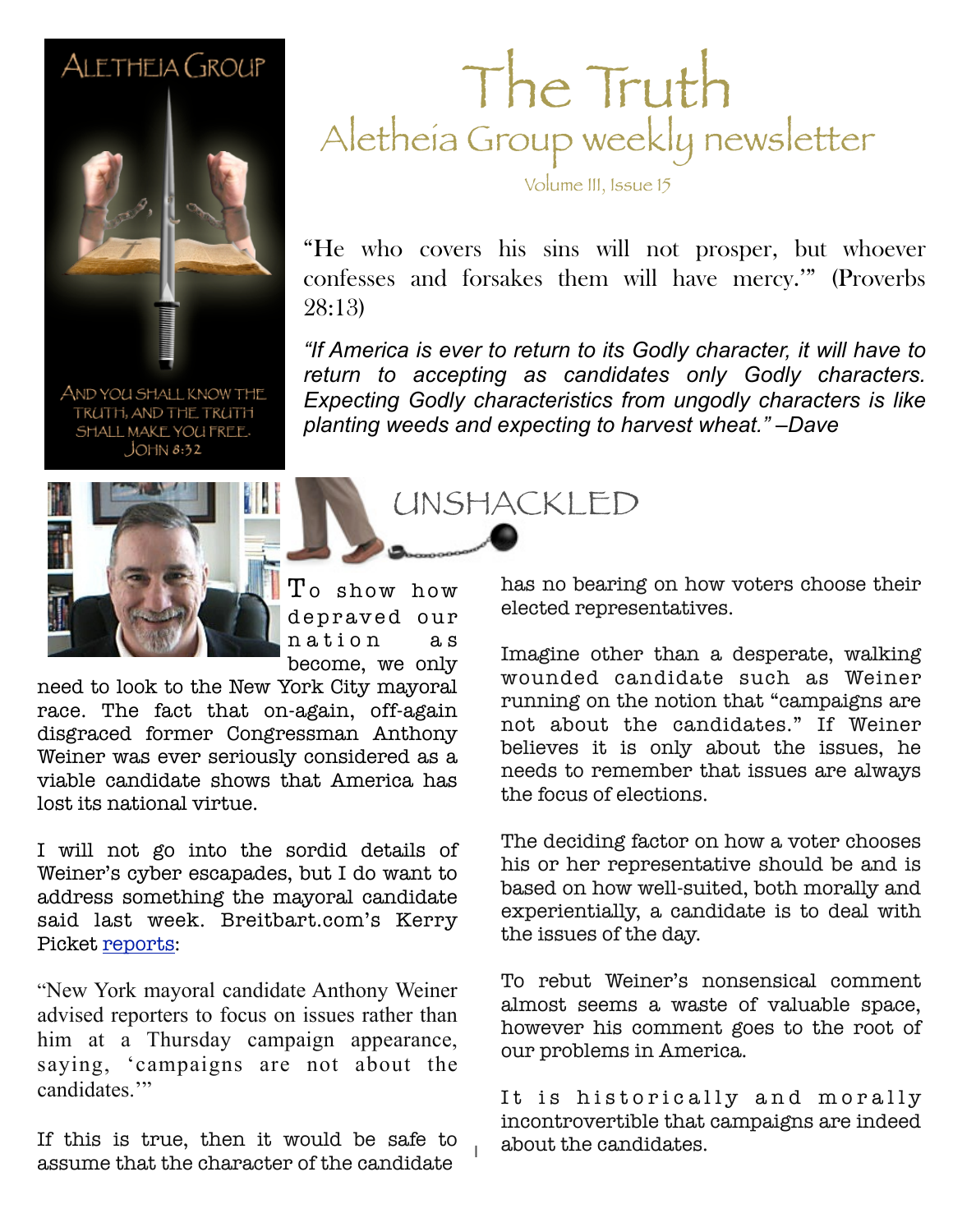# FROM THE FOUNDERS



**While our Constitution does not allow the government to establish a "religious Test [to] be required as a Qualification to any Office or public Trust under the United States," it does not limit the people's right to exercise their votes based on their personal preferences.** 

"Providence has given tno our people the choice of their rulers, and it is the duty, as well as the privilege ad interest of our Christian nation to select and prefer Christians for their rulers." John Jay, *Founding Father and 1st Chief Justice of the US Supreme Court.*

Aggressive American atheists and historical revisionists try to make the case that a person's religious beliefs, or lack thereof, should not disqualify them from being elected to office. The hypocritical part of that belief is those same people would never vote for an avowed religious candidate.

There has been a movement in American politics, particularly in the conservative movement, to not concentrate on the "divisive social issues" and focus solely on the economic challenges facing our country.

While I understand the argument, I reject it outright, both morally and historically. Morally, I have no choice but to oppose any candidate who would support killing an unborn baby for any reason. I also have no choice but to oppose any candidate who supports gay marriage or civil unions. I have no choice because God will hold me accountable for such choices.

Historically, we have seen that candidates who will compromise on social issues, also compromise their values on voting to increase the debt limit, not willing to defund ObamaCare, and stopping the godless legalization of gay marriage.

It is because we have made campaigns about issues instead of candidates we are in the mess we find ourselves.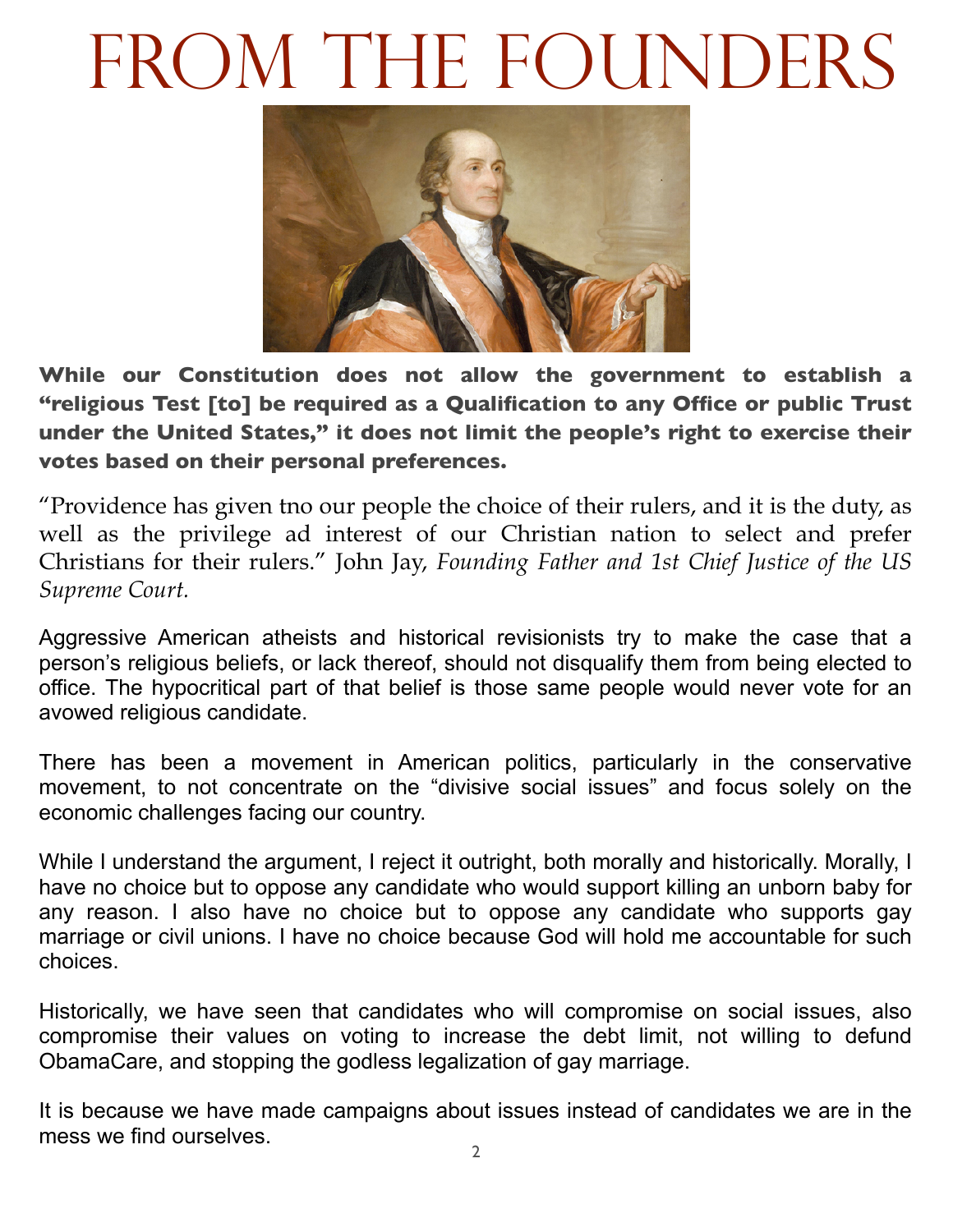# FROM THE PULPIT

"Brethren, our preaching will bear its legitimate fruits. If immorality prevails in the land, the fault is ours in a great degree. If there is a decay of conscience, the pulpit is responsible for it. If the public press lacks moral discrimination, the pulpit is responsible for it. If the church is degenerate and worldly, the pulpit is responsible for it. If the world loses its interest in religion, the pulpit is responsible for it. If Satan rules in our halls of legislation, the pulpit is responsible for it. If our politics become so corrupt that the very foundations of our government are ready to fall away, the pulpit is responsible for it. Let us not ignore this fact, my dear brethren; but let us lay it to heart, and be thoroughly awake to our responsibility in respect to the morals of this nation." Charles G. Finney, The Decay of Conscience, December 4, 1873

One of the future endeavors of Aletheia Group L.L.C. is to launch a website that serves pastors on how to tackle the issues of our day. Although Reverend Finney's words were written nearly 140 years before, they could have been written 14 days ago.

Far too many American pastors fear losing their tax-exempt status, the favorite threatening ploy of the American Civil Liberties Union (ACLU), Barry Lynn of Americans United for the Separation of Church and State (AU), and other God-haters. This fear has led to the pulpits across America usurping their "responsibility in respect to the morals of this nation."

I have personally been led out of a local church here in NW Florida by the head deacon, because I brought in presidential voter guides. These guides are allowed by the IRS, but the pastor had a policy of a complete separation of church and state and would not comment on politics from his pulpit.

If our pastors were preaching about the biblical morals required of candidates, a man such as Anthony Weiner would never considered running for public office after having conducted himself in such a lewd manner.

For that matter, had our pastors been preaching in such a way Mr. Weiner would not have shown his face in public.